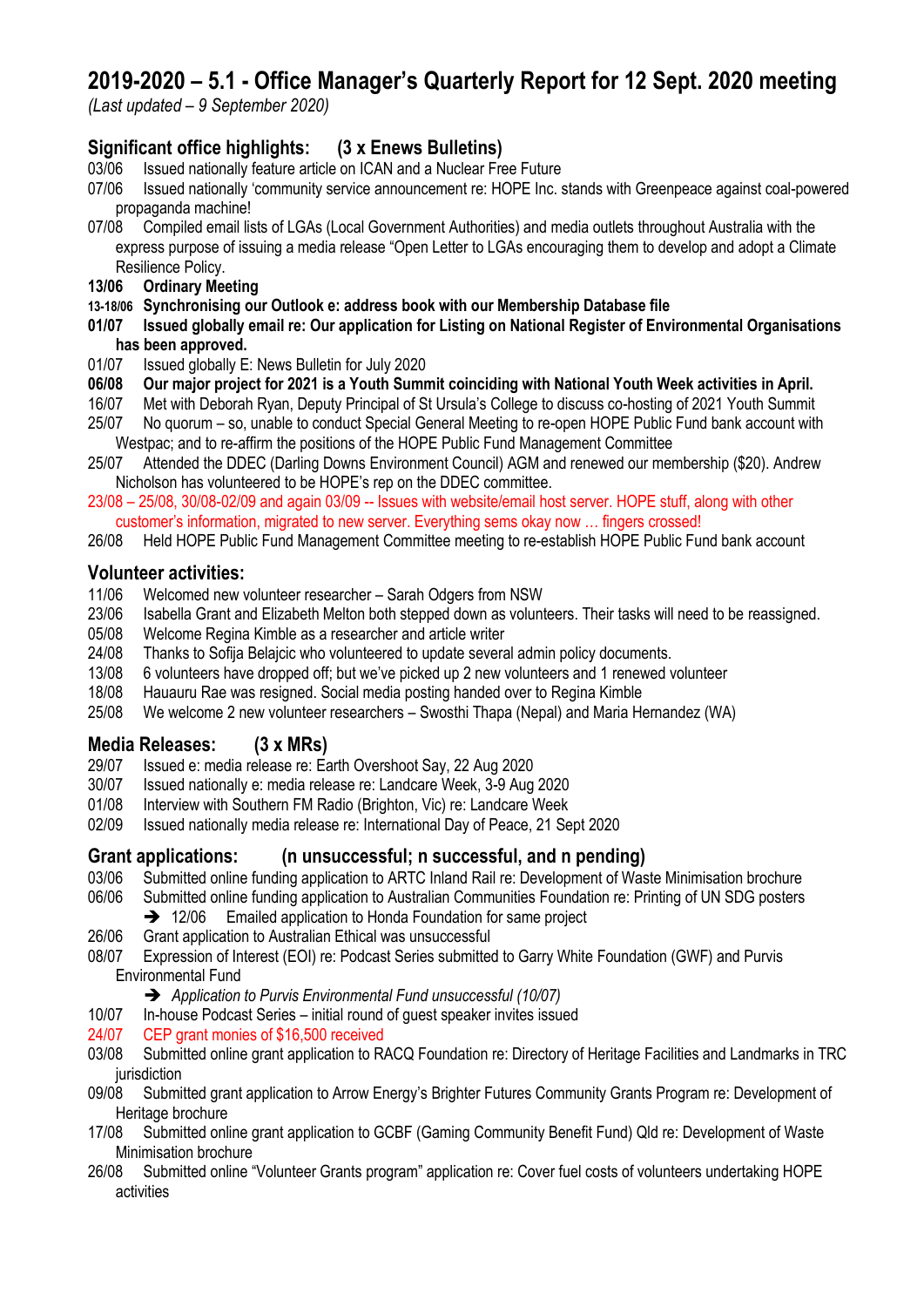## **Account activity:**

- 03/06 Paid CLEVVI account re Annual hosting of website/emails
- 03/06 Paid Volunteering Queensland re Membership Renewal
- 02/07 Paid CLEVVI account re: Fix Donation's page Jotform
- 05/07 Accounts dropped off to Accountant/Auditor
	- ➔ *With our Treasurer/HOPE Office taking care of BAS (Business Activity Statement) and ACNC(Australian Charities and Not-for-profits Commission) annual returns*
- 05/07 Robert Crosato, our auditor, is retiring after the 2010-2020 financial year so, we'll need to find a replacement auditor for 2020-2021 and beyond.
- 20/07 HOPE Public Fund bank account with Westpac closed due to inactivity. Bugger!
	- → A special General Meeting of HOPE followed by HOPE Public Fund Management Committee meeting scheduled for 24 July 2020 to discuss and vote to open another account.
- 24/07 CEP grant monies of \$16,500 received
- 25/07 Membership to DDEC --- \$20 paid from unspent Petty Cash
- 27/07 Paid Crosato Country Enterprises (CCE) for auditing of 2019-2020 accounts --- Cheque no. = 200706 amount \$175, no GST
- 27/07 Paid Colmac Computers for file retrieval --- Cheque no. 200707, amount \$39.50, no GST
- 28/07 Purchased morning tea supplies with residue of unspent Petty Cash --- amount \$10.50
- 29/07 Paid QCC membership renewal --- Cheque nol. 200708, amount \$33, GST = \$3.00
- 02/09 Part 1 CEP project payment to CRE P/L, cheque no. 200709 = \$5,500 with GST =  $$500$

## **Office Updates compilation**

## **14 July 2020**

The planned special September edition of our e: newsletter featuring Queensland Conservation Council Member Groups has been cancelled due to a lack of articles.

We are now canvassing articles for an October e: newsletter featuring "The Importance of National Parks".

Andrew Nicholson is preparing an in-house podcast series covering a range of environmental issues; and as speakers are locked in, a time-table of presentations will be circulated.

### **Office Highlights:**

- 03/06 Paid CLEVVI account re Annual hosting of website/emails
- 03/06 Paid Volunteering Queensland re Membership Renewal
- 03/06 Issued nationally feature article on ICAN and a Nuclear Free Future
- 03/06 Submitted online funding application to ARTC Inland Rail re: Development of Waste Minimisation brochure
- 06/06 Submitted online funding application to Australian Communities Foundation re: Printing of UN SDG posters
	- **→** 12/06 Emailed application to Honda Foundation for same project
- 07/06 Issued nationally 'community service announcement re: HOPE Inc. stands with Greenpeace against coal-powered propaganda machine!
- 07/08 Compiled e: mail lists of LGAs (Local Government Authorities) and media outlets throughout Australia with the express purpose of issuing a media release "Open Letter to LGAs encouraging them to develop and adopt a Climate Resilience Policy.
- 11/06 Welcomed new volunteer researcher Sarah Odgers from NSW
- 13/06 Ordinary Meeting
- 13-18/06 Synchronising our Outlook e: address book with our Membership Database file
- 18/06 Browser: Switched from Google Chrome to new improved MS Edge
- 23/06 Telstra Bigpond account deactivated! Why, I'm not sure. Telstra re-activated account around 12.30pm. Outlook working okay now.
- 23/06 Isabella Grant and Elizabeth Melton both stepped down as volunteers. Their tasks will need to be reassigned.
- 26/06 Grant application to Australian Ethical was unsuccessful
- 01/07 Issued email request for newsletter articles on "The importance of National Parks"
- 01/07 Issued globally email re: Our application for Listing on National Register of Environmental Organisations has been approved.
- 01/07 Issued globally E: News Bulletin for July 2020
- 02/07 Paid CLEVVI account re: Fix Donation's page Jotform
- 03/07 Request to CQU (Central Queensland University) re Project for Student's Digital Media assignment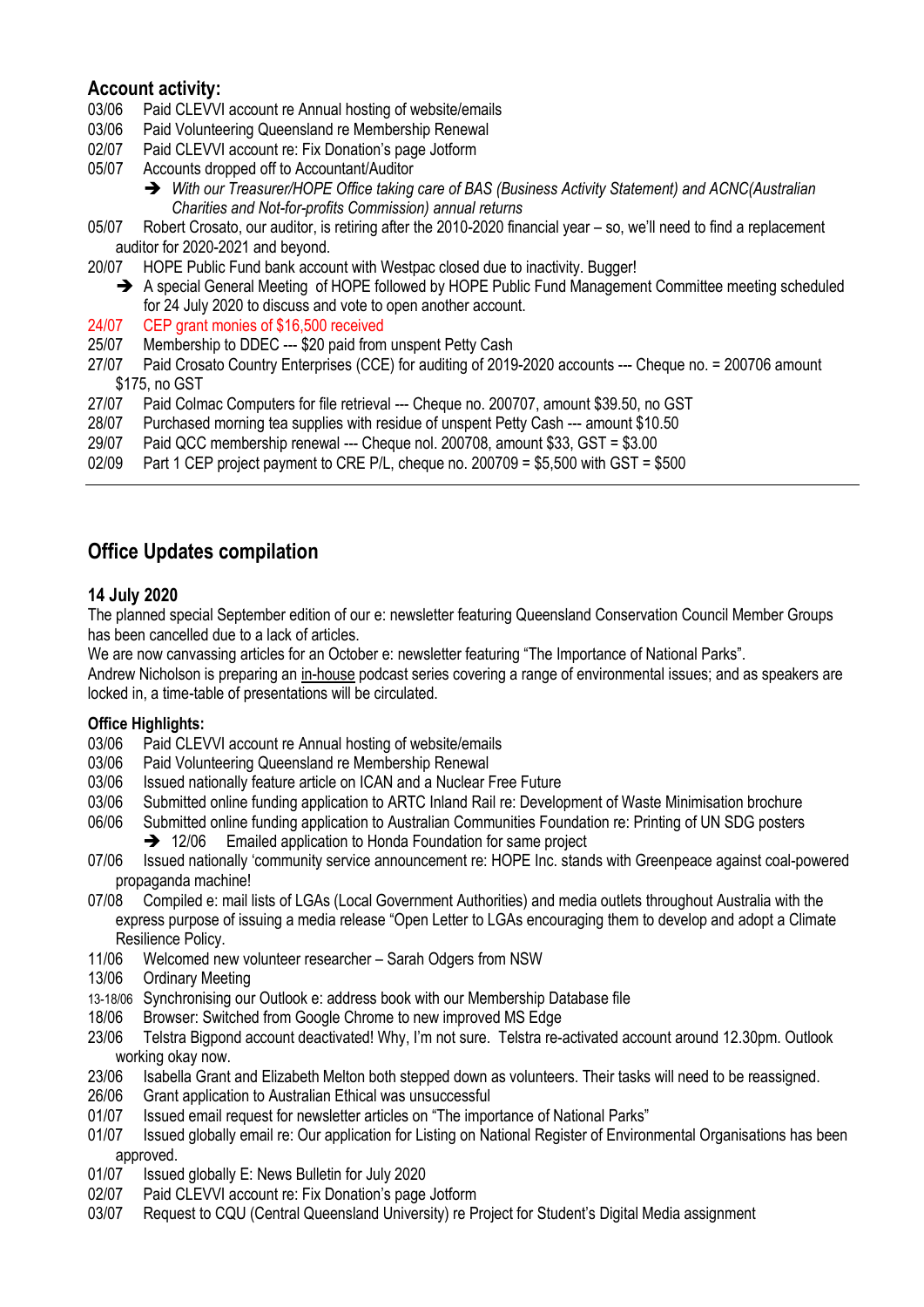05/07 Accounts dropped off to Accountant/Auditor

- ➔ *With our Treasurer/HOPE Office taking care of BAS (Business Activity Statement) and ACNC(Australian Charities and Not-for-profits Commission) annual returns*
- 05/07 Robert Crosato, our auditor, is retiring after the 2010-2020 financial year so, we'll need to find a replacement auditor for 2020-2021 and beyond.
- 08/07 Expression of Interest (EOI) re: Podcast Series submitted to Garry White Foundation (GWF) and Purvis Environmental Fund
	- ➔ *Application to Purvis Environmental Fund unsuccessful (10/07)*
- 10/07 In-house Podcast Series initial round of guest speaker invites issued

### **6 August 2020**

The scheduled Special General Meeting of 24 July was a non-event as we did not a quorum.

Once all of the executive members are back in Toowoomba, we'll schedule a mid-week after work meeting. Our major project for 2021 is a Youth Summit coinciding with National Youth Week activities in April. This event and other projects and grant applications will be the subject of our September quarterly meeting.

#### **Office highlights:**

- 16/07 Met with Deborah Ryan, Deputy Principal of St Ursula's College to discuss co-hosting of 2021 Youth Summit 20/07 HOPE Public Fund bank account with Westpac closed due to inactivity. Bugger!
	- → A special General Meeting of HOPE followed by HOPE Public Fund Management Committee meeting scheduled for 24 July 2020 to discuss and vote to open another account.
- 21/07 Issued initial Youth Summit letter to secondary schools in TRC (Toowoomba Regional Council) jurisdiction regarding issues of interest and/or concern; information on Photovoice Competition
- 24/07 CEP grant monies of \$16,500 received
- 25/07 No quorum so, unable to conduct Special General Meeting to re-open HOPE Public Fund bank account with Westpac; and to re-affirm the positions of the HOPE Public Fund Management Committee
- 25/07 Attended the DDEC (Darling Downs Environment Council) AGM and renewed our membership (\$20). Andrew Nicholson has volunteered to be HOPE's rep on the DDEC committee.
- 29/07 Issued e: media release re: Earth Overshoot Say, 22 Aug 2020
- 30/07 Issued nationally e: media release re: Landcare Week, 3-9 Aug 2020
- 01/08 Interview with Southern FM Radio (Brighton, Vic) re: Landcare Week
- 03/08 Submitted grant application to RACQ Foundation re: Directory of Heritage Facilities and Landmarks in TRC jurisdiction
- 05/08 Welcome Regina Kimble as a researcher and article writer

#### **Accounts paid:**

- 25/07 Membership to DDEC --- \$20 paid from unspent Petty Cash
- 27/07 Paid Crosato Country Enterprises (CCE) for auditing of 2019-2020 accounts --- Cheque no. = 200706 amount \$175, no GST
- 27/07 Paid Colmac Computers for file retrieval --- Cheque no. 200707, amount \$39.50, no GST
- 28/07 Purchased morning tea supplies with residue of unspent Petty Cash --- amount \$10.50
- 29/07 Paid QCC membership renewal --- Cheque nol. 200708, amount \$33, GST = \$3.00

### **24 August 2020**

Our website and email activity were down all Sunday and part of this morning due to a problem at CLEVVI, our hosting provider.

Also, it appears that someone has hacked my personal Facebook account.

Fortunately for me and my lovely wife Mary, I have remained calm throughout this computer downtime!

We welcome Regina Kimble as a researcher and article writer; as well as assisting with social media posts to Facebook and Instagram.

Thanks to Sofija Belajcic who has volunteered to update several admin policy documents.

And, thanks to Kerry Kruger who has been assisting with website maintenance.

Our next quarterly Ordinary Meeting is scheduled for Saturday 12 September and will be a ZOOM meeting.

I'll be issuing the meeting agenda this coming weekend.

Please note that we'll be reporting on projects and possible funding sources.

If you have any questions/comments relating to items on the meeting's agenda, please email them to the office by Thursday 10 September.

#### **Office highlights:**